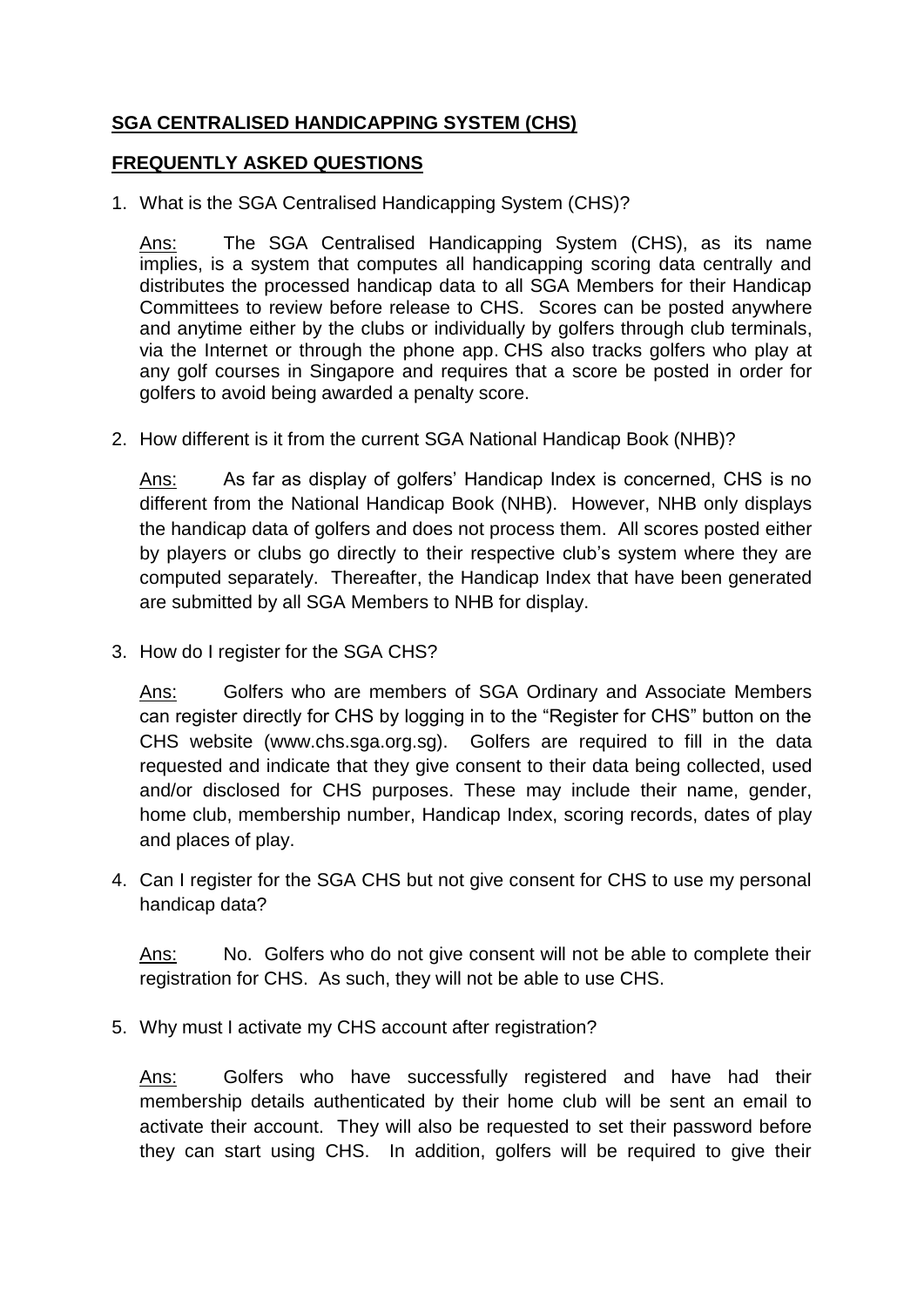consent again before activation is successful. Once this is done, golfers are free to post their scores immediately anywhere and anytime.

6. What if I forget my password?

Ans: Click on the "FORGOT PASSWORD" link on the main page, and fill up the form that is displayed. The membership number and email address you enter must match those which are stored in CHS. You will then receive an email containing a link to set your new password.

7. Will I be given a new CHS number?

Ans: No. Golfers need to only select their home club and key in their club membership number to log in to CHS once they have successfully activated their CHS account.

8. What happens if I missed the CHS initial registration cut-off date?

Ans: Once CHS is officially launched on 4 Aug 2016, golfers who have missed registering for CHS will still be able to do so. The process is similar and when their CHS account is activated golfers may start posting their scores immediately. Golfers' handicap history from NHB will be retained as at the 1<sup>st</sup> Aug 2016 revision. However, their newly calculated handicap data will only be displayed at the next revision date.

9. How do I register for CHS if I do not have an email and do not have the means to obtain one?

Ans: Golfers who do not have an email but wish to use CHS will have to register through their home club. Their home club will register and activate their account on their behalf. However, such golfers will not be able to post their scores online. Their clubs will manually post their scores to CHS for them. As such, all golfers are encouraged to go online to make full use of CHS!

10.Do I have an option not to participate in CHS?

Ans: Yes. However, that means that you will not have a valid USGA Handicap Index.

11. Do I need to give my details when registering to play at other club's golf courses?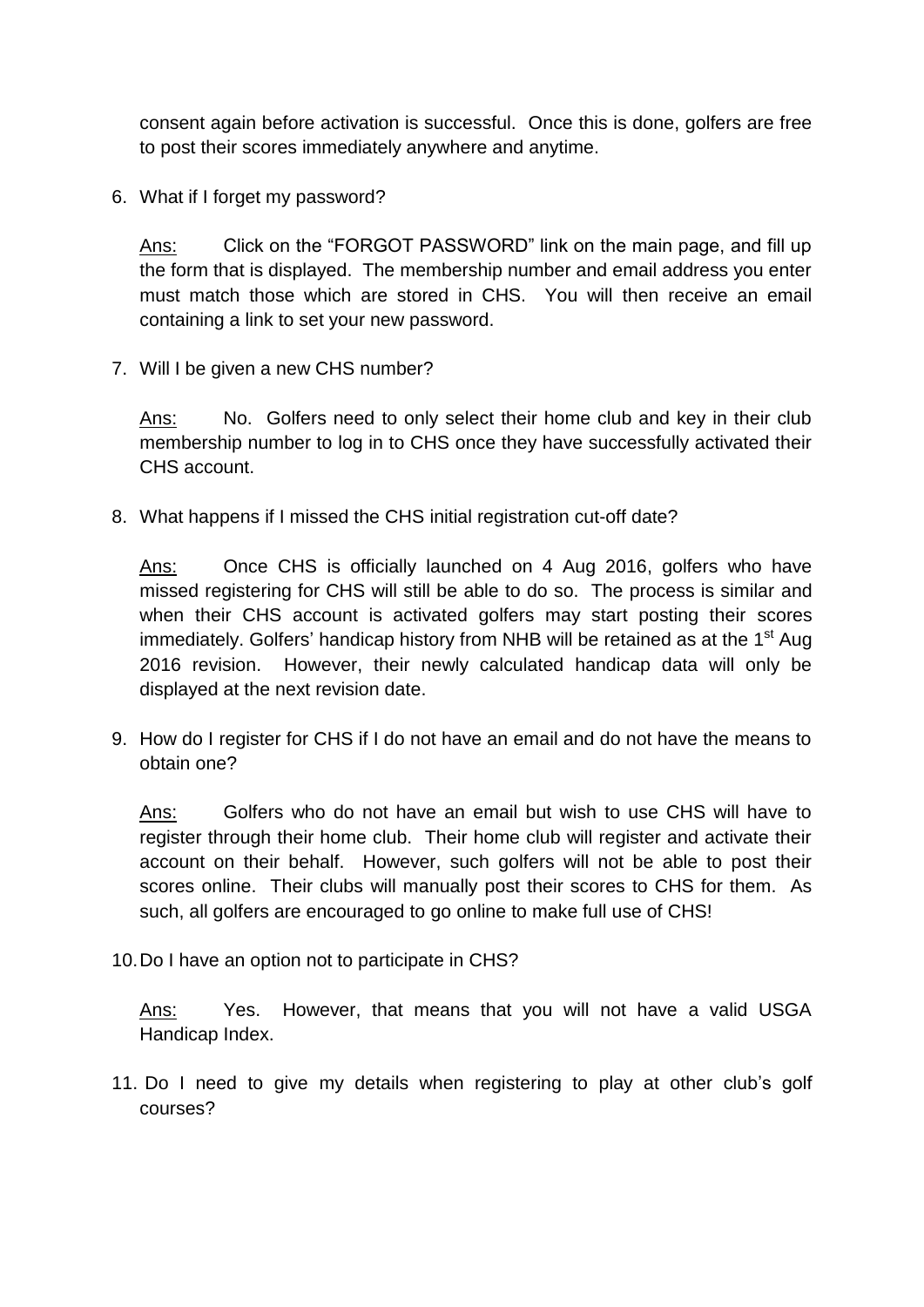Ans: Yes, you will be asked to provide your home club and membership number to the club where you are playing. This will allow CHS to capture your details and require you to post a score after completing your game.

12.Can I play in other clubs without a CHS issued USGA Handicap Index?

Ans: This will depend on the clubs that you wish to play at. Currently, not all SGA Ordinary Members' require that golfers possess a valid USGA Handicap Index to play at their courses. However, this may change and golfers may need a USGA Handicap Index before they can play.

13.Can I play in golf events like charity opens or corporate golf games without a CHS issued USGA Handicap Index?

Ans: Again this depends on the organisers of such events. However, golfers without a valid USGA Handicap Index may face complications if there is a claim, for example, for a hole-in-one prize. Most insurance companies would require proof of USGA Handicap Index when processing such prizes.

14.Can my home club issue me with a handicap?

Ans: All SGA Members are sub-licenced by SGA to issue USGA Handicap Index to their members using SGA CHS. Any handicaps that are issued outside SGA CHS are not recognised.

15.When is the CHS revision date?

 $Ans:$  The CHS revision date is the 1<sup>st</sup> of each month. However, the cut-off  $\overline{data}$  is the 26<sup>th</sup> day of the preceding month. Any scores posted after that date will be processed in the following month.

16.How do I post my scores?

Ans: Golfers can post their scores anywhere and anytime using their club's terminal, the Internet or through their iOS or Android phone app.

17.Can I still post my scores using my club's scorecard?

Ans: Yes, you may still post scores using a scorecard. However, this means your club will have to post your score to CHS. We encourage golfers to take full advantage of CHS and post scores themselves. Please note that you should not submit your scorecard to your club if you have already posted your scores directly to CHS.